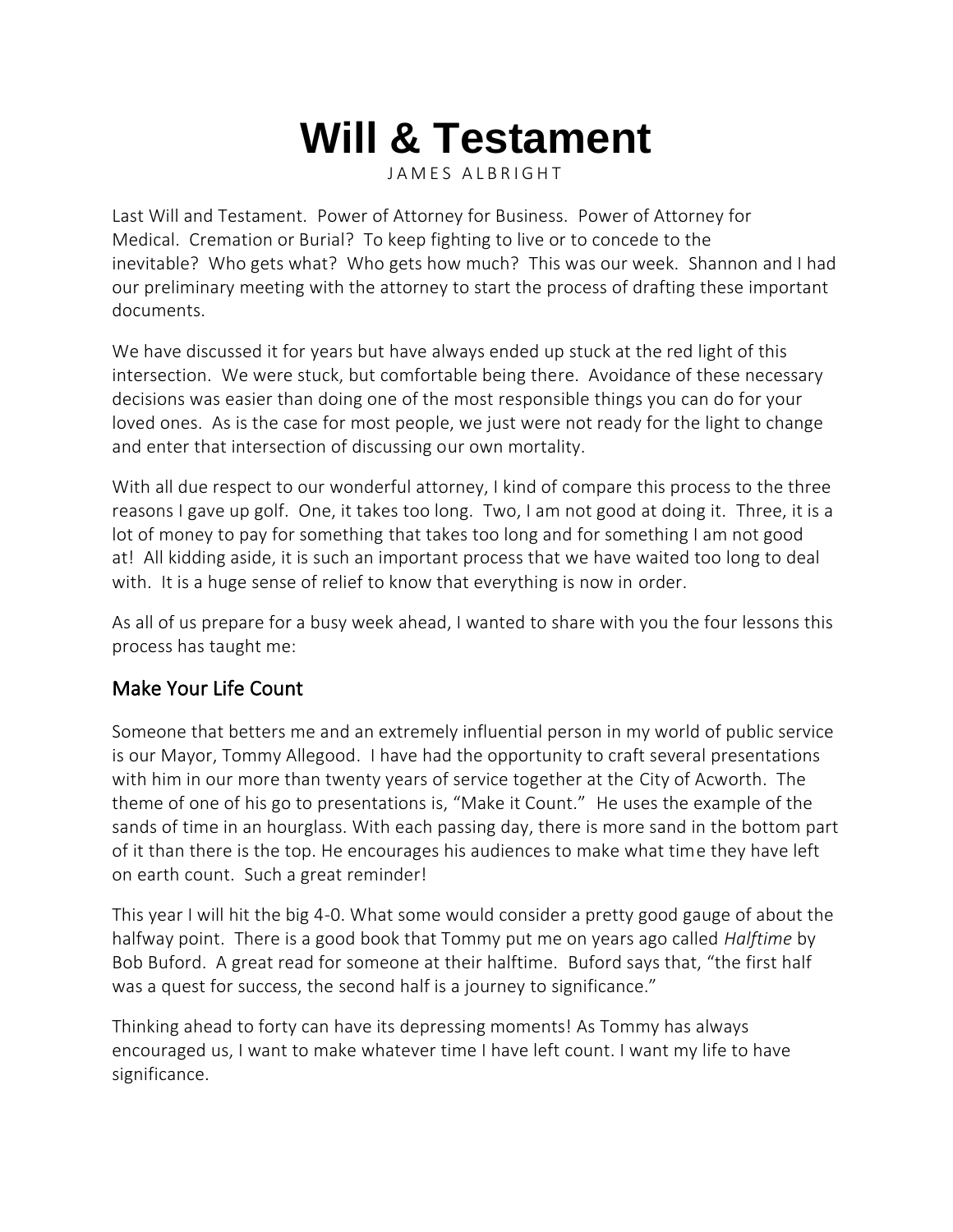### The Epilogue Is More Important Than the Story

If we make it count, we will leave a legacy. Community leadership is "the ability and willingness to better others and the world we live in. As a community leader, you will leave a legacy that lives on through future generations. Maybe your journey has not started well. The good news is you can finish well. It is never a bad time to start writing the next chapter.

At the end of most books there is what is called and epilogue. A quick [Google search](https://www.google.com/) produces this result for epilogue, "a section…at the end of a book…that serves as a comment on or a conclusion to what has happened." In the world of books, authors write their own epilogues. In life, the people you impact will write yours. Give them plenty of good material to work with and sources to cite!

## Spend Time with Those That Will Cry at The Reading of Your Last Will and Testament

My family and I will be heading to [St. George Island, Florida](https://www.floridasforgottencoast.com/st-george-island/) this Saturday for some muchneeded rest and relaxation. In post 005 *[The Bridge](https://leadershipandmain.org/the-bridge/)*, I shared with you a moment I had last summer as we crossed the 4.1-mile bridge on our return trip home. I spent some time reading through that post this week to get my mind right as we prepare for the trip.

In that post, we discussed the concept of spending time with those that will cry at your funeral. The process of developing the last will and testament made me think deeper than that. As I read through the draft documents this week, it was sobering to think that one day some lawyer will be advising those I leave behind from this piece of paper. My signature will be there, but I will not.

As genuine and authentic community leaders, we will likely have many cry at our funerals. The student who you redirected their life through education, the player that you kept on the straight and narrow so they could play college ball, the employee you developed that went on to pursue his/her dreams as an entrepreneur, or that lost student in your youth group that you led to his/her faith. I could go on and on. You name the scenario in your story.

As community leaders, we are in the business of bettering others in the world we live in, but the most important world you live in is home. That is your family. The ones that will cry when your last will and testament is read. Spend quality time with them.

#### I Have Enough Time to Change the World

When I catch myself throwing a pity party about not having enough time in the day, I remind myself of something I once heard. I do not recall who said it or where I was when I heard it, but it stuck. You/We/I have the same twenty-four hours in a day as people who